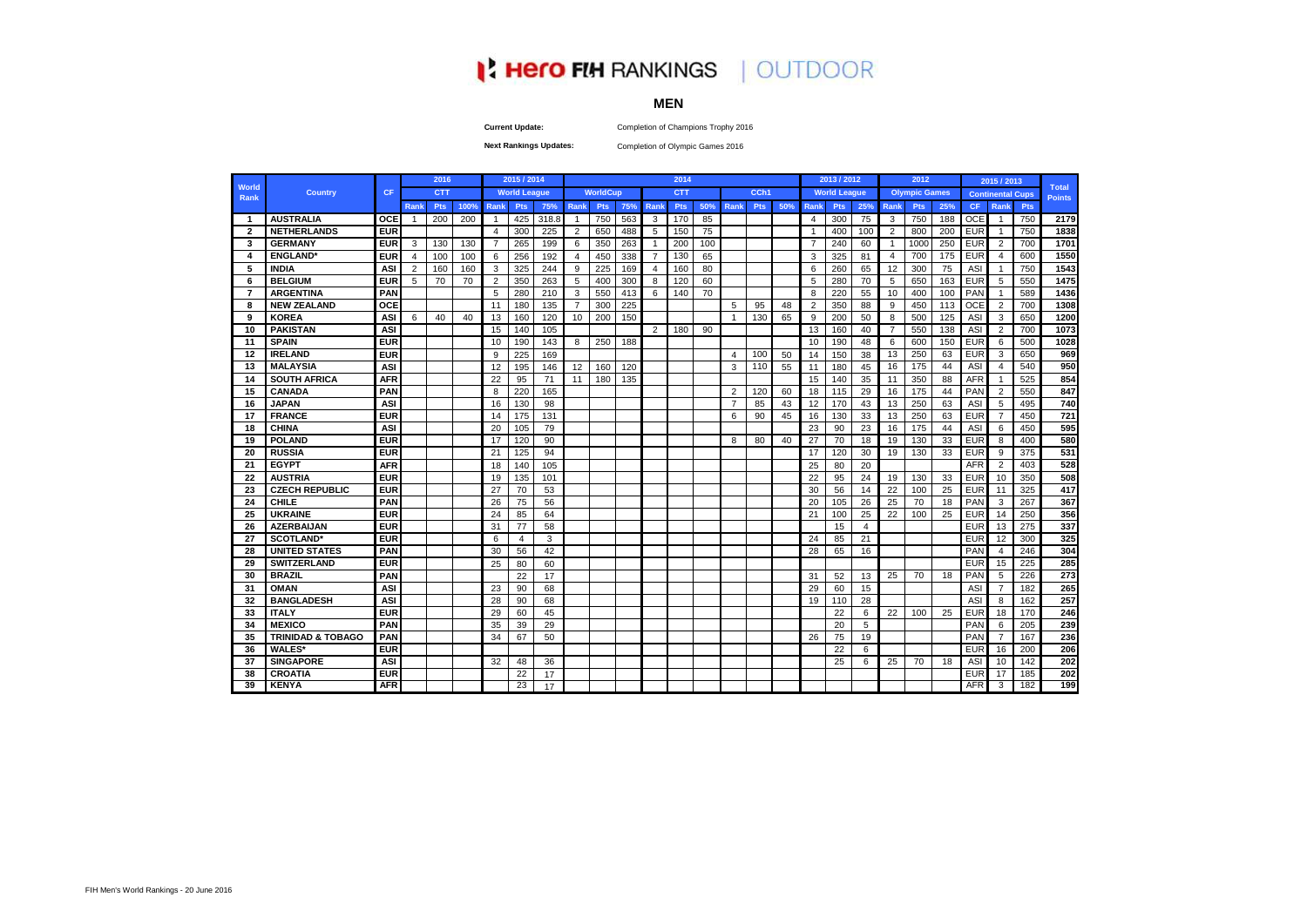| 40 | <b>BELARUS</b>            | <b>EUR</b> |  | 33 | 70 | 53 |  |  |  |  |    | 20 | 5              |  | <b>EUR</b> | 20             | 140 | 198              |
|----|---------------------------|------------|--|----|----|----|--|--|--|--|----|----|----------------|--|------------|----------------|-----|------------------|
| 41 | <b>PORTUGAL</b>           | <b>EUR</b> |  |    | 17 | 13 |  |  |  |  | 33 | 34 | 9              |  | <b>EUR</b> | 19             | 155 | 176              |
| 42 | <b>SRI LANKA</b>          | ASI        |  |    | 20 | 15 |  |  |  |  |    | 20 | 5              |  | ASI        | 9              | 152 | 172              |
| 43 | <b>GHANA</b>              | <b>AFR</b> |  |    | 22 | 17 |  |  |  |  |    | 20 | 5              |  | <b>AFR</b> | $\overline{4}$ | 138 | 160              |
| 44 | <b>CUBA</b>               | PAN        |  |    |    |    |  |  |  |  |    |    |                |  | PAN        | 8              | 148 | 148              |
| 45 | <b>TURKEY</b>             | <b>EUR</b> |  |    | 15 | 11 |  |  |  |  |    | 20 | 5              |  | <b>EUR</b> | 21             | 125 | 141              |
| 46 | <b>URUGUAY</b>            | PAN        |  |    |    |    |  |  |  |  |    |    |                |  | PAN        | 9              | 139 | 139              |
| 47 | <b>VENEZUELA</b>          | PAN        |  |    |    |    |  |  |  |  |    | 15 | $\overline{4}$ |  | PAN        | 10             | 130 | 133              |
| 48 | <b>SWEDEN</b>             | <b>EUR</b> |  |    |    |    |  |  |  |  |    | 15 | $\overline{4}$ |  | EUR        | 22             | 110 | $\overline{114}$ |
| 49 | <b>CHINESE TAIPEI</b>     | ASI        |  |    |    |    |  |  |  |  |    |    |                |  | ASI        | 11             | 114 | 114              |
| 50 | <b>SLOVAKIA</b>           | <b>EUR</b> |  |    | 20 | 15 |  |  |  |  |    |    |                |  | <b>EUR</b> | 23             | 95  | 110              |
| 51 | <b>IRAN</b>               | ASI        |  |    | 23 | 17 |  |  |  |  |    |    |                |  | ASI        | 12             | 90  | 107              |
| 52 | <b>HONG KONG CHINA</b>    | ASI        |  |    | 15 | 11 |  |  |  |  |    | 18 | 5              |  | ASI        | 13             | 83  | 98               |
| 53 | <b>NIGERIA</b>            | <b>AFR</b> |  |    |    |    |  |  |  |  |    |    |                |  | <b>AFR</b> | 5              | 94  | 94               |
| 54 | <b>BARBADOS</b>           | PAN        |  |    | 18 | 14 |  |  |  |  |    | 20 | 5              |  | PAN        | 11             | 72  | 91               |
| 55 | <b>DOMINICAN REPUBLIC</b> | PAN        |  |    | 21 | 16 |  |  |  |  |    |    |                |  | PAN        | 12             | 67  | 83               |
| 56 | <b>LITHUANIA</b>          | <b>EUR</b> |  |    | 15 | 11 |  |  |  |  |    |    |                |  | EUR        | 26             | 70  | 81               |
| 57 | <b>CYPRUS</b>             | <b>EUR</b> |  |    |    |    |  |  |  |  |    |    |                |  | EUR        | 24             | 80  | 80               |
| 58 | <b>DENMARK</b>            | <b>EUR</b> |  |    |    |    |  |  |  |  |    |    |                |  | <b>EUR</b> | 25             | 75  | 75               |
| 59 | <b>JAMAICA</b>            | PAN        |  |    | 23 | 17 |  |  |  |  |    |    |                |  | PAN        | 14             | 56  | $\overline{73}$  |
| 60 | <b>GUATEMALA</b>          | PAN        |  |    | 15 | 11 |  |  |  |  |    | 15 | 4              |  | PAN        | 14             | 56  | $\overline{71}$  |
| 61 | <b>MALTA</b>              | <b>EUR</b> |  |    |    |    |  |  |  |  |    |    |                |  | <b>EUR</b> | 27             | 65  | 65               |
| 62 | <b>GIBRALTAR</b>          | <b>EUR</b> |  |    |    |    |  |  |  |  |    | 25 | 6              |  | <b>EUR</b> | 29             | 55  | 61               |
| 63 | <b>PARAGUAY</b>           | <b>PAN</b> |  |    |    |    |  |  |  |  |    |    |                |  | PAN        | 13             | 61  | 61               |
| 64 | <b>THAILAND</b>           | ASI        |  |    | 15 | 11 |  |  |  |  |    | 17 | 4              |  | ASI        | 16             | 45  | 61               |
| 65 | <b>HUNGARY</b>            | <b>EUR</b> |  |    |    |    |  |  |  |  |    |    |                |  | EUR        | 28             | 60  | 60               |
| 65 | <b>ZIMBABWE</b>           | <b>AFR</b> |  |    |    |    |  |  |  |  |    |    |                |  | AFR        | 6              | 60  | 60               |
| 67 | QATAR                     | ASI        |  |    |    |    |  |  |  |  |    |    |                |  | ASI        | 14             | 56  | 56               |
| 68 | <b>UZBEKISTAN</b>         | <b>ASI</b> |  |    |    |    |  |  |  |  |    | 20 | 5              |  | ASI        | 15             | 51  | 56               |
| 69 | <b>BULGARIA</b>           | <b>EUR</b> |  |    | 25 | 19 |  |  |  |  |    |    |                |  | EUR        | 33             | 35  | 54               |
| 69 | <b>FIJI</b>               | OCE        |  |    | 15 | 11 |  |  |  |  | 32 | 36 | 9              |  | OCE        | $\overline{4}$ | 33  | 53               |
| 71 | <b>PAPUA NEW GUINEA</b>   | OCE        |  |    | 20 | 15 |  |  |  |  |    | 20 | 5              |  | <b>OCE</b> | 5              | 30  | 50               |
| 72 | <b>FINLAND</b>            | <b>EUR</b> |  |    |    |    |  |  |  |  |    |    |                |  | <b>EUR</b> | 30             | 50  | 50               |
| 73 | <b>SAMOA</b>              | OCE        |  |    | 15 | 11 |  |  |  |  |    |    |                |  | <b>OCE</b> | 3              | 36  | 47               |
| 74 | <b>NORWAY</b>             | <b>EUR</b> |  |    |    |    |  |  |  |  |    |    |                |  | <b>EUR</b> | 31             | 45  | 45               |
| 75 | <b>TANZANIA</b>           | <b>AFR</b> |  |    | 15 | 11 |  |  |  |  |    |    |                |  | <b>AFR</b> | 8              | 32  | 43               |
| 76 | <b>KAZAKHSTAN</b>         | ASI        |  |    |    |    |  |  |  |  |    |    |                |  | ASI        | 17             | 42  | 42               |
| 77 | <b>GREECE</b>             | <b>EUR</b> |  |    |    |    |  |  |  |  |    |    |                |  | <b>EUR</b> | 32             | 40  | 40               |
| 78 | <b>NAMIBIA</b>            | <b>AFR</b> |  |    |    |    |  |  |  |  |    |    |                |  | <b>AFR</b> | $\overline{7}$ | 36  | 36               |
| 79 | <b>BOTSWANA</b>           | <b>AFR</b> |  |    |    |    |  |  |  |  |    |    |                |  | <b>AFR</b> | 9              | 30  | 30               |
| 80 | PERU                      | PAN        |  |    |    |    |  |  |  |  |    |    |                |  | PAN        | 16             | 22  | 22               |
| 81 | <b>MOROCCO</b>            | <b>AFR</b> |  |    |    |    |  |  |  |  |    | 15 | 4              |  | <b>AFR</b> |                |     | 4                |
| 81 | <b>VANUATU</b>            | <b>OCE</b> |  |    |    |    |  |  |  |  |    | 15 | $\overline{4}$ |  | <b>OCE</b> |                |     | 4                |

Notes Where teams have the same total of WR points, ranking is determined by the highest placement at the most recent FIH or continental event

> Ukraine deducted 30 World Ranking Points for their late withdrawal from a 2013 4 Nations Invitational Tournament

Points for the previous World League are reduced by 50% at the stage at which a team qualifies

From 2014 teams which win a World League Qualifying Tournament receive a bonus of 25 points

\* Points gained by Great Britain distributed proportionally to England, Scotland and Wales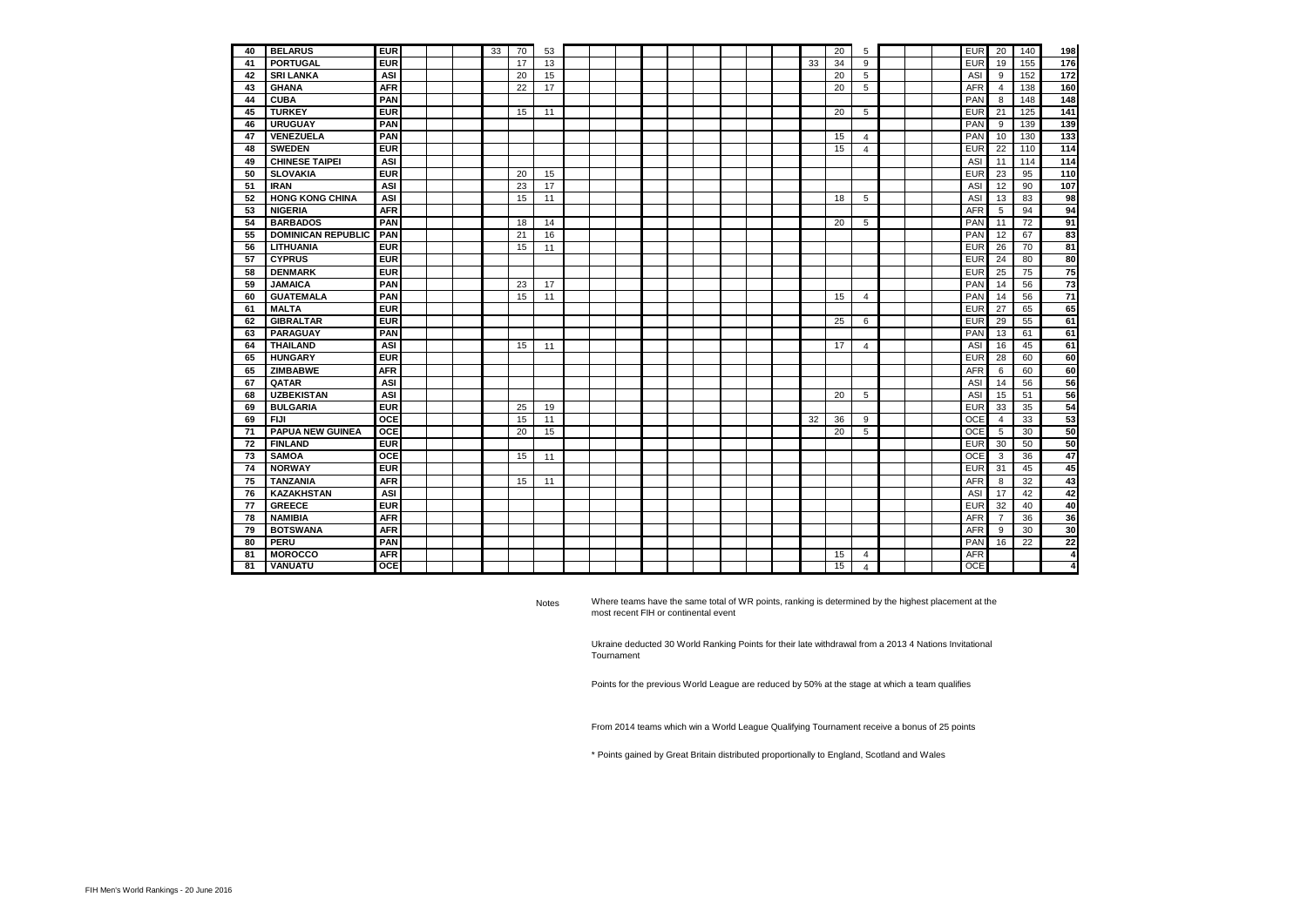

#### *CONTINENTAL RANKINGS -- MEN DECEMBER 2015*

**NOTE: The ranking points allocated to each country are to establish Continental Ranking ONLY. Separate points are then allocated to each country based upon the weightings fixed for each CF** 

#### **AFRICAN HOCKEY FEDERATION (MEN)**

# CF Ranking 2014 Africa Cup of Nations

#### **EUROPEAN HOCKEY FEDERATION (MEN)**

|                |            |                | 2013                        |             |                | 2013                        |     |                  | 13                | <b>HKG</b> | 14             | 56                        | 56       | 12                                                                                                                 | 90                 |  |
|----------------|------------|----------------|-----------------------------|-------------|----------------|-----------------------------|-----|------------------|-------------------|------------|----------------|---------------------------|----------|--------------------------------------------------------------------------------------------------------------------|--------------------|--|
| CF Ranking     | Country    |                | <b>European Nations Cup</b> |             |                | <b>European Nations Cup</b> |     | <b>Total Pts</b> | 14                | QAT        | 13             | 83                        | 83       | <b>DNP</b>                                                                                                         |                    |  |
|                |            | Rank           | Pts                         | 100%        | Rank           | Pts                         | 50% |                  | 15                | <b>UZB</b> | <b>DNP</b>     |                           |          | 10                                                                                                                 | 142                |  |
| $\overline{1}$ | NED*       | $\overline{1}$ | 750                         | 750         | 3              | 650                         | 325 | 1075             | 16                | <b>THA</b> | <b>DNP</b>     |                           |          | 13                                                                                                                 | 83                 |  |
| 2              | GER*       | $\overline{2}$ | 700                         | 700         | $\overline{1}$ | 750                         | 375 | 1075             | 17                | KAZ        | <b>DNP</b>     |                           |          | 14                                                                                                                 | 56                 |  |
| 3              | IRL*       | 3              | 650                         | 650         | 6              | 500                         | 250 | 900              |                   |            |                |                           |          |                                                                                                                    |                    |  |
| $\overline{4}$ | ENG*       | $\overline{4}$ | 600                         | 600         | $\overline{4}$ | 600                         | 300 | 900              |                   |            |                |                           |          | * Where points are equal for 4-year cycle, team with most recent best result at CF Championships is ranked higher. |                    |  |
| 5              | BEL*       | 5              | 550                         | 550         | $\overline{2}$ | 700                         | 350 | 900              |                   |            |                |                           |          |                                                                                                                    |                    |  |
| 6              | <b>ESP</b> | 6              | 500                         | 500         | 5              | 550                         | 275 | 775              |                   |            |                |                           |          | <b>OCEANIA HOCKEY FEDERATION (MEN)</b>                                                                             |                    |  |
| $\overline{7}$ | <b>FRA</b> | $\overline{7}$ | 450                         | 450         | 10             | 350                         | 175 | 625              |                   |            |                |                           |          |                                                                                                                    |                    |  |
| 8              | <b>POL</b> | 9              | 375                         | 375         | $\overline{7}$ | 450                         | 225 | 600              |                   |            |                | 2015                      |          |                                                                                                                    | 2013               |  |
| 9              | <b>RUS</b> | 8              | 400                         | 400         | 9              | 375                         | 188 | 588              | <b>CF Ranking</b> | Country    |                | Oceania Cup               |          |                                                                                                                    | <b>Oceania Cup</b> |  |
| 10             | <b>AUT</b> | 10             | 350                         | 350         | 11             | 325                         | 163 | 513              |                   |            | Rank           | Pts                       | 100%     | Rank                                                                                                               | Pts                |  |
| 11             | CZE        | 12             | 300                         | 300         | 8              | 400                         | 200 | 500              | -1                | <b>AUS</b> | -1             | 750                       | 750      |                                                                                                                    | 750                |  |
| 12             | SCO        | 11             | 325                         | 325         | 14             | 250                         | 125 | 450              | $\overline{2}$    | <b>NZL</b> | $\overline{2}$ | 700                       | 700      | $\overline{2}$                                                                                                     | 700                |  |
| 13             | <b>AZE</b> | 13             | 275                         | 275         | 12             | 300                         | 150 | 425              | 3                 | SAM        | 4              | 33                        | 33       | $\overline{4}$                                                                                                     | 33                 |  |
| 14             | <b>UKR</b> | 14             | 250                         | 250         | 13             | 275                         | 138 | 388              | $\overline{4}$    | <b>FIJ</b> | 3              | 36                        | 36       | <b>DNP</b>                                                                                                         |                    |  |
| 15             | SUI        | 15             | 225                         | 225         | 17             | 185                         | 93  | 318              | 5                 | <b>PNG</b> | <b>DNP</b>     |                           | $\Omega$ | 3                                                                                                                  | 36                 |  |
| 16             | WAL        | 17             | 185                         | 185         | 15             | 225                         | 113 | 298              |                   |            |                |                           |          |                                                                                                                    |                    |  |
| 17             | CRO        | 16             | 200                         | 200         | 18             | 170                         | 85  | 285              |                   |            |                |                           |          | PAN AMERICAN HOCKEY FEDERATION (MEN)                                                                               |                    |  |
| 18             | <b>ITA</b> | 19             | 155                         | 155         | 16             | 200                         | 100 | 255              |                   |            |                |                           |          |                                                                                                                    |                    |  |
| 19             | <b>POR</b> | 18             | 170                         | 170         | 20             | 140                         | 70  | 240              |                   |            |                | 2015                      |          |                                                                                                                    | 2013               |  |
| 20             | <b>BLR</b> | 20             | 140                         | 140         | 19             | 155                         | 78  | 218              | <b>CF Ranking</b> | Country    |                | <b>Pan American Games</b> |          |                                                                                                                    | Pan American Cup   |  |
| 21             | <b>TUR</b> | 21             | 125                         | 125         | 23             | 95                          | 48  | 173              |                   |            | Rank           | Pts                       | 100%     | Rank                                                                                                               | Pts                |  |
| 22             | SWE        | 22             | 110                         | 110         | 22             | 110                         | 55  | 165              | $\overline{1}$    | ARG        | $\overline{1}$ | 589                       | 589      |                                                                                                                    | 589                |  |
| 23             | <b>SVK</b> | 23             | 95                          | 95          | 24             | 80                          | 40  | 135              | $\overline{2}$    | CAN        | 2              | 550                       | 550      | $\overline{2}$                                                                                                     | 550                |  |
| 24             | <b>CYP</b> | 29             | 55                          | 55          | 27             | 65                          | 33  | 88               | 3                 | CHI        | 3              | 267                       | 267      | 5                                                                                                                  | 226                |  |
| 25             | <b>DEN</b> | 24             | 80                          | 80          | <b>DNP</b>     |                             |     | 80               | $\overline{4}$    | <b>USA</b> | 5              | 226                       | 226      | $\overline{4}$                                                                                                     | 246                |  |
| 26             | LTU        | 25             | 75                          | 75          | <b>DNP</b>     |                             |     | 75               | 5                 | <b>BRA</b> | 4              | 246                       | 246      | $\overline{7}$                                                                                                     | 167                |  |
| 27             | <b>MLT</b> | 26             | 70                          | 70          | <b>DNP</b>     |                             |     | 70               | 6                 | <b>MEX</b> | 6              | 205                       | 205      | 6                                                                                                                  | 205                |  |
| 28             | <b>HUN</b> | 27             | 65                          | 65          | <b>DNP</b>     |                             |     | 65               | $\overline{7}$    | <b>TTO</b> | $\overline{7}$ | 167                       | 167      | 3                                                                                                                  | 267                |  |
| 29             | GIB        | <b>DNP</b>     |                             | $\mathbf 0$ | 21             | 125                         | 63  | 63               | 8                 | <b>CUB</b> | 8              | 148                       | 148      | <b>DNP</b>                                                                                                         |                    |  |
| 30             | <b>FIN</b> | 28             | 60                          | 60          | <b>DNP</b>     |                             |     | 60               | 9                 | URU        | 12             | 67                        | 67       | 8                                                                                                                  | 148                |  |
| 31             | <b>NOR</b> | 30             | 50                          | 50          | <b>DNP</b>     |                             |     | 50               | 10                | <b>VEN</b> | 9              | 139                       | 139      | <b>DNP</b>                                                                                                         |                    |  |
| 32             | GRE        | <b>DNP</b>     |                             | $\mathbf 0$ | 25             | 75                          | 38  | 38               | 11                | <b>BAR</b> | 10             | 130                       | 130      | <b>DNP</b>                                                                                                         |                    |  |
| 33             | <b>BUL</b> | <b>DNP</b>     |                             | $\Omega$    | 26             | 70                          | 35  | 35               | 12                | <b>DOM</b> | 11             | 72                        | 72       | <b>DNP</b>                                                                                                         |                    |  |

\* Where points are equal for 4-year cycle, team with most recent best result at CF Championships is ranked higher.

\* Where points are equal for 4-year cycle, team with most recent best result at CF Championships is ranked higher.

#### **ASIAN HOCKEY FEDERATION (MEN)**

|        |            |          | 2015                             |      |                | 2013                         |     |                  |                   |                |                 | 2014               |      |                 | 2013             |     |                  |
|--------|------------|----------|----------------------------------|------|----------------|------------------------------|-----|------------------|-------------------|----------------|-----------------|--------------------|------|-----------------|------------------|-----|------------------|
|        |            |          |                                  |      |                |                              |     |                  |                   |                |                 |                    |      |                 |                  |     |                  |
| anking | Country    |          | <b>Africa Cup of Nations</b>     |      |                | <b>Africa Cup of Nations</b> |     | <b>Total Pts</b> | <b>CF Ranking</b> | <b>Country</b> |                 | <b>Asian Games</b> |      |                 | <b>Asian Cup</b> |     | <b>Total Pts</b> |
|        |            | Rank     | <b>Pts</b>                       | 100% | Rank           | Pts                          | 50% |                  |                   |                | Rank            | <b>Pts</b>         | 100% | Rank            | <b>Pts</b>       | 50% |                  |
|        | <b>RSA</b> |          | 525                              | 525  |                | 525                          | 263 | 788              |                   | <b>IND</b>     |                 | 750                | 750  | $\sim$          | 700              | 350 | 1100             |
|        | EGY        | $\Omega$ | 403                              | 403  | $\overline{2}$ | 403                          | 201 | 604              | $\overline{2}$    | <b>PAK</b>     | $\overline{2}$  | 700                | 700  | 3               | 650              | 325 | 1025             |
|        | <b>KEN</b> | 3        | 182                              | 182  | 3              | 182                          | 91  | 273              | 3                 | <b>KOR</b>     | 3               | 650                | 650  |                 | 750              | 375 | 1025             |
|        | GHA        |          | 138                              | 138  |                | 138                          | 69  | 207              |                   | MAS            | 4               | 540                | 540  |                 | 540              | 270 | 810              |
|        | <b>NGR</b> |          | 94                               | 94   | <b>DNP</b>     |                              |     | 94               | 5                 | <b>JPN</b>     | 5               | 495                | 495  |                 | 495              | 248 | 743              |
| $\sim$ | ZIM        | 6        | 60                               | 60   | <b>DNP</b>     |                              |     | 60               | ĥ                 | <b>CHN</b>     | 6               | 450                | 450  | <b>DNP</b>      |                  |     | 450              |
|        | <b>NAM</b> |          | 36                               | 36   | <b>DNP</b>     |                              |     | 36               |                   | <b>OMA</b>     |                 | 182                | 182  | 6               | 450              | 225 | 407              |
|        | <b>TAN</b> | 8        | 32                               | 32   | <b>DNP</b>     |                              |     | 32               | 8                 | <b>BAN</b>     | 8               | 162                | 162  |                 | 182              | 91  | 253              |
|        | <b>BOT</b> | 9        | 30                               | 30   | <b>DNP</b>     |                              |     | 30               | a                 | SRI            | 10 <sup>1</sup> | 142                | 142  | 9               | 152              | 76  | 218              |
|        |            |          |                                  |      |                |                              |     |                  | 10                | SIN            | 9               | 152                | 152  | 11              | 114              | 57  | 209              |
|        |            |          | EUROPEAN HOCKEY FEDERATION (MEN) |      |                |                              |     |                  | 11                | <b>TPE</b>     | 12              | 90                 | 90   | 8               | 162              | 81  | 171              |
|        |            |          |                                  |      |                |                              |     |                  | 12                | IRI            | 11              | 114                | 114  | <b>DNP</b>      |                  |     | 114              |
|        |            |          | 2013                             |      |                | 2013                         |     |                  | 13                | <b>HKG</b>     | 14              | 56                 | 56   | 12              | 90               | 45  | 101              |
| anking | Country    |          | <b>European Nations Cup</b>      |      |                | <b>European Nations Cup</b>  |     | <b>Total Pts</b> | 14                | OAT            | 13              | 83                 | 83   | <b>DNP</b>      |                  |     | 83               |
|        |            | Rank     | <b>Pts</b>                       | 100% | Rank           | Pts                          | 50% |                  | 15                | <b>UZB</b>     | <b>DNP</b>      |                    |      | 10 <sup>1</sup> | 142              | 71  | 71               |
|        | NED*       |          | 750                              | 750  | 3              | 650                          | 325 | 1075             | 16                | <b>THA</b>     | <b>DNP</b>      |                    |      | 13              | 83               | 41  | 41               |
|        | GER*       |          | 700                              | 700  |                | 750                          | 375 | 1075             | 17                | KAZ            | <b>DNP</b>      |                    |      | 14              | 56               | 28  | 28               |

#### **OCEANIA HOCKEY FEDERATION (MEN)**

|    |            |         |     |     |        | .   |     |      |                   |                |            |             |      |            |                |                         |                  |
|----|------------|---------|-----|-----|--------|-----|-----|------|-------------------|----------------|------------|-------------|------|------------|----------------|-------------------------|------------------|
|    | POL        |         | 375 | 375 |        | 450 | 225 | 600I |                   |                |            | 2015        |      |            | 2013           |                         |                  |
|    | <b>RUS</b> |         | 400 | 400 |        | 375 | 188 | 588  | <b>CF Ranking</b> | <b>Country</b> |            | Oceania Cup |      |            | Oceania Cup    |                         | <b>Total Pts</b> |
| 10 | AUT        | 10      | 350 | 350 |        | 325 | 163 | 513  |                   |                | Rank       | -15         | 100% | Rank       | <b>TIO</b>     | 50%                     |                  |
|    | CZE        | 12<br>۰ | 300 | 300 |        | 400 | 200 | 500  |                   | AUS            |            | 750         | 750  |            | 750            | 375                     | 1125             |
| 12 | SCO        | 11      | 325 | 325 |        | 250 | 125 | 450I |                   | NZL            |            | 700         | 700  |            | 700            | 350                     | 1050             |
| 13 | AZE        | 13      | 275 | 275 | $\sim$ | 300 | 150 | 425  |                   | <b>SAM</b>     |            | $\Omega$    | 33   |            | $\Omega$<br>ഄഄ | $A -$                   | 50               |
| 14 | <b>UKR</b> | 14      | 250 | 250 |        | 275 | 138 | 388  |                   | чJ             |            |             |      | <b>DNP</b> |                |                         | 36               |
| 15 | SUI        | 15      | 225 | 225 |        | 185 | 93  | 318  |                   | <b>PNG</b>     | <b>DNP</b> |             |      |            | 36             | $\Delta$ $\Omega$<br>חו | 18               |

#### **PAN AMERICAN HOCKEY FEDERATION (MEN)**

| 19     | <b>POR</b> | 18         | 170                                                                                                            | 170      | 20         | 140 | 70 | 240 |                   |                |                | 2015                      |      |                | 2013                    |     |                  |
|--------|------------|------------|----------------------------------------------------------------------------------------------------------------|----------|------------|-----|----|-----|-------------------|----------------|----------------|---------------------------|------|----------------|-------------------------|-----|------------------|
| 20     | <b>BLR</b> | 20         | 140                                                                                                            | 140      | 19         | 155 | 78 | 218 | <b>CF Ranking</b> | <b>Country</b> |                | <b>Pan American Games</b> |      |                | <b>Pan American Cup</b> |     | <b>Total Pts</b> |
| 21     | <b>TUR</b> | 21         | 125                                                                                                            | 125      | 23         | 95  | 48 | 173 |                   |                | Rank           | <b>Pts</b>                | 100% | Rank           | <b>Pts</b>              | 50% |                  |
| 22     | <b>SWE</b> | 22         | 110                                                                                                            | 110      | 22         | 110 | 55 | 165 |                   | ARG            |                | 589                       | 589  |                | 589                     | 294 | 883              |
| 23     | <b>SVK</b> | 23         | 95                                                                                                             | 95       | 24         | 80  | 40 | 135 | $\overline{2}$    | CAN            | $\overline{2}$ | 550                       | 550  | $\overline{2}$ | 550                     | 275 | 824              |
| 24     | <b>CYP</b> | 29         | 55                                                                                                             | 55       | 27         | 65  | 33 | 88  | 3                 | <b>CHI</b>     | 3              | 267                       | 267  | 5.             | 226                     | 113 | 379              |
| 25     | <b>DEN</b> | 24         | 80                                                                                                             | 80       | <b>DNP</b> |     |    | 80  |                   | <b>USA</b>     | 5              | 226                       | 226  |                | 246                     | 123 | 349              |
| 26     | <b>LTU</b> | 25         | 75                                                                                                             | 75       | <b>DNP</b> |     |    | 75  |                   | <b>BRA</b>     |                | 246                       | 246  |                | 167                     | 83  | 329              |
| 27     | <b>MLT</b> | 26         | 70                                                                                                             | 70       | <b>DNP</b> |     |    | 70  | 6                 | <b>MEX</b>     | 6              | 205                       | 205  | 6              | 205                     | 103 | 308              |
| 28     | <b>HUN</b> | 27         | 65                                                                                                             | 65       | <b>DNP</b> |     |    | 65  | ۰                 | <b>TTO</b>     | $\rightarrow$  | 167                       | 167  | 3              | 267                     | 133 | 300              |
| 29     | GIB        | <b>DNP</b> |                                                                                                                | $\Omega$ | 21         | 125 | 63 | 63  |                   | <b>CUB</b>     | 8              | 148                       | 148  | <b>DNP</b>     |                         |     | 148              |
| 30     | <b>FIN</b> | 28         | 60                                                                                                             | 60       | <b>DNP</b> |     |    | 60  | 9                 | URU            | 12             | 67                        | 67   |                | 148                     | 74  | 141              |
| $\sim$ | <b>NOR</b> | 30         | 50                                                                                                             | 50       | <b>DNP</b> |     |    | 50  | 10                | <b>VEN</b>     | 9              | 139                       | 139  | <b>DNP</b>     |                         |     | 139              |
| 32     | GRE        | <b>DNP</b> |                                                                                                                | $\Omega$ | 25         | 75  | 38 | 38  | 11                | <b>BAR</b>     | 10             | 130                       | 130  | <b>DNP</b>     |                         |     | 130              |
| 33     | <b>BUL</b> | <b>DNP</b> |                                                                                                                | $\Omega$ | 26         | 70  | 35 | 35  | 12                | <b>DOM</b>     | 11             | 72                        | 72   | <b>DNP</b>     |                         |     | 72               |
|        |            |            |                                                                                                                |          |            |     |    |     | 13                | <b>PAR</b>     | <b>DNP</b>     |                           |      | g              | 139                     | 69  | 69               |
|        |            |            |                                                                                                                |          |            |     |    |     | 14                | <b>JAM</b>     | 13             | 61                        | 61   | <b>DNP</b>     |                         |     | 61               |
|        |            |            | ere points are equal for 4-year cycle, team with most recent best result at CF Championships is ranked higher. |          |            |     |    |     | 15                | <b>GUA</b>     | 14             | 56                        | 56   | <b>DNP</b>     |                         |     | 56               |
|        |            |            |                                                                                                                |          |            |     |    |     | 16                | PER            | 15             | 50                        | 50   | <b>DNP</b>     |                         |     | 50               |